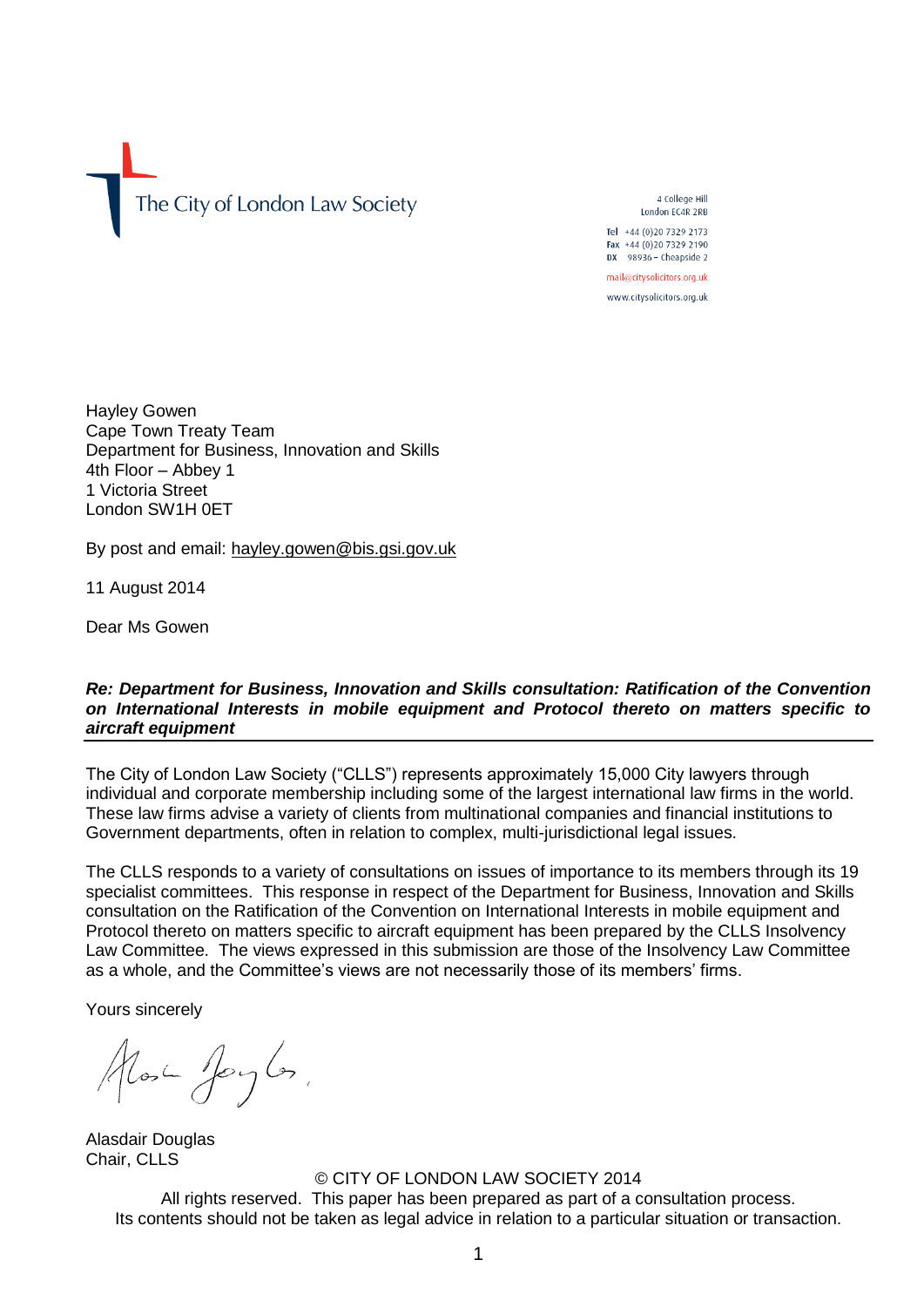#### **THE CITY OF LONDON LAW SOCIETY INSOLVENCY LAW COMMITTEE**

Individuals and firms represented on this Committee are as follows:

Hamish Anderson (Norton Rose Fulbright LLP) (Chairman)

- C. Balmond (Freshfields Bruckhaus Deringer LLP)
- J. Bannister (Hogan Lovells International LLP)
- G. Boothman (Ashurst LLP)
- T. Bugg (Linklaters LLP)
- A. Cohen (Clifford Chance LLP)
- L. Elliott (Herbert Smith Freehills LLP)
- S. Frith (Stephenson Harwood)
- I. Johnson (Slaughter and May)
- B. Klinger (Sidley Austin LLP)
- B. Larkin (Berwin Leighton Paisner LLP)
- D. McCahill (Skadden Arps Slate Meagher & Flom (UK) LLP)
- Ms J. Marshall (Allen & Overy LLP) (Deputy Chairman)
- B. Nurse (Dentons UKMEA LLP)
- J.H.D. Roome (Bingham McCutchen LLP)
- P. Wiltshire (CMS Cameron McKenna LLP)
- M. Woollard (King & Wood Mallesons SJ Berwin LLP)

Working party members for this consultation:

Adrian Cohen

Dominic McCahill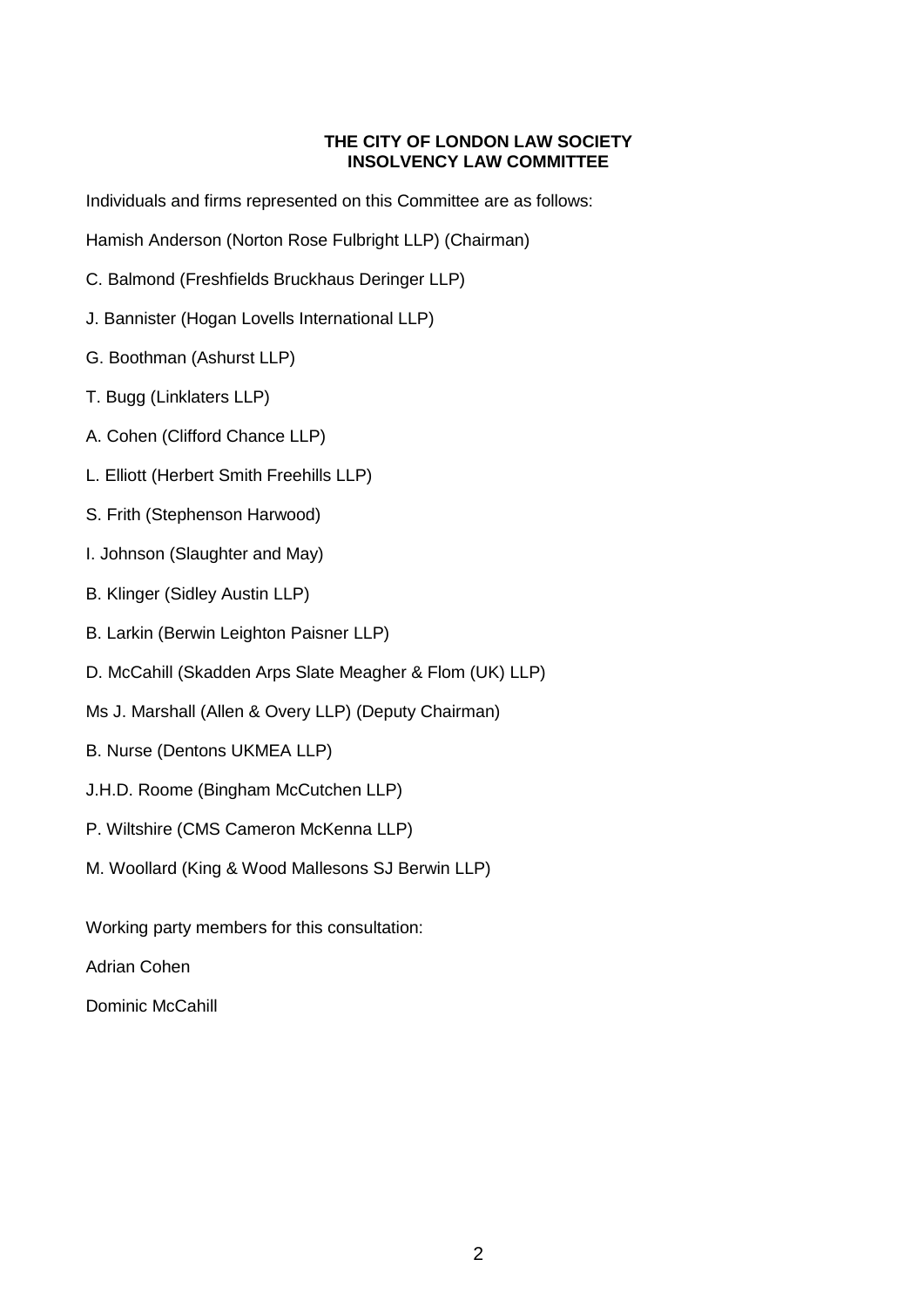

# **Ratification of the Convention on International Interests in mobile equipment and Protocol thereto on matters specific to aircraft equipment: consultation response form**

The closing date for this consultation is **11 August 2014**

Name: Adrian Cohen and Dominic McCahill Organisation (if applicable): City of London Law Society Insolvency Law Committee Address:

Please return completed forms to: Hayley Gowen,  $4<sup>th</sup>$  Floor – Abbey 1, Department for Business, Innovation and Skills, 1 Victoria Street, London, SW1H 0ET, 020 7215 6096; hayley.gowen@bis.gsi.gov.uk

Please tick the box which is most relevant for you:

| X | Business representative organisation/trade body |  |  |
|---|-------------------------------------------------|--|--|
|   | Central government                              |  |  |
|   | Charity or social enterprise                    |  |  |
|   | Individual                                      |  |  |
|   | Large business (over 250 staff)                 |  |  |
|   | Legal representative                            |  |  |
|   | <b>Local Government</b>                         |  |  |
|   | Medium business (50 to 250 staff)               |  |  |
|   | Micro business (up to 9 staff)                  |  |  |
|   | Small business (10 to 49 staff)                 |  |  |
|   | Trade union or staff association                |  |  |
|   | Other (please describe)                         |  |  |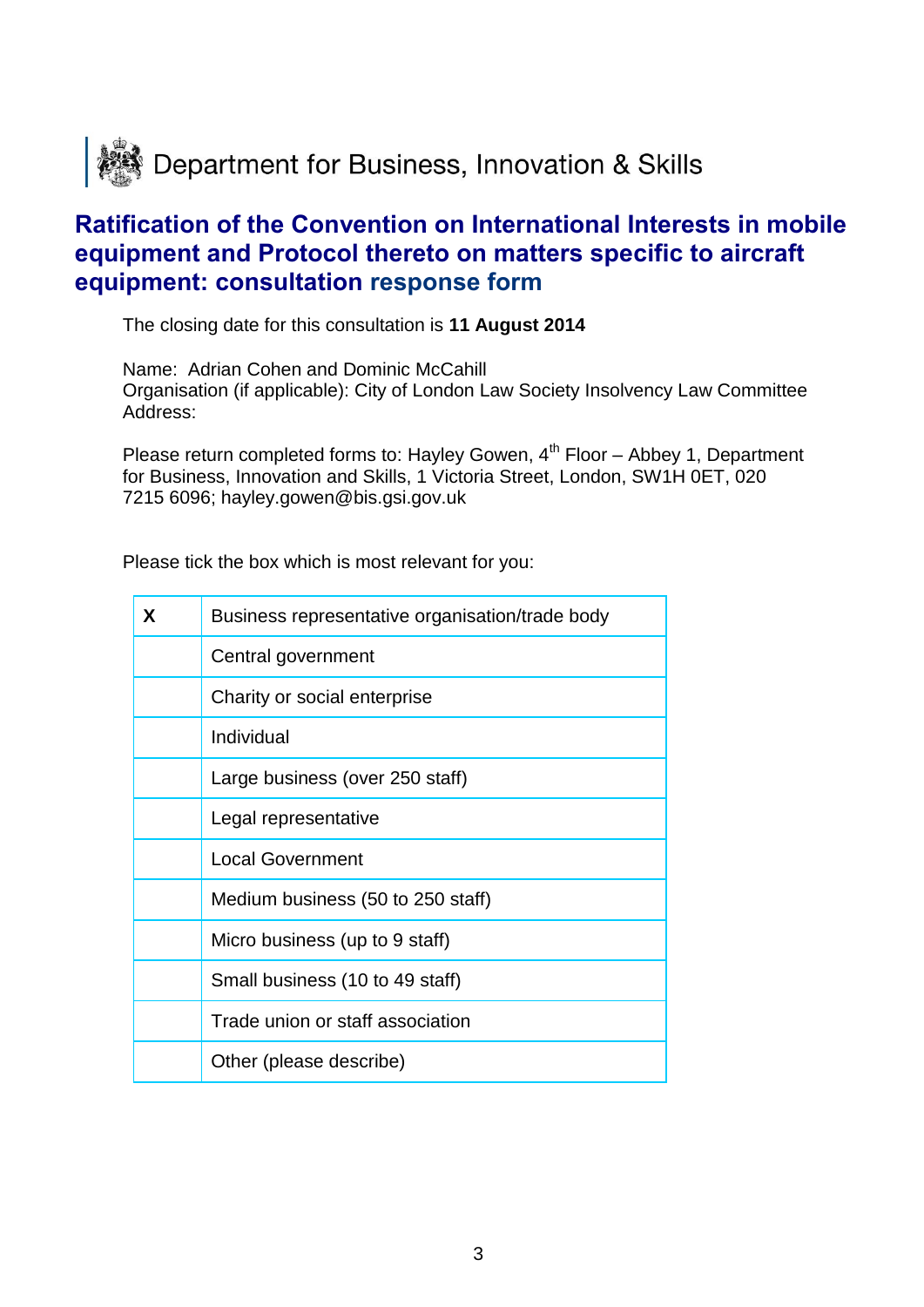Question 1 (paragraphs 27-35)

Do you agree that the UK should make a general declaration that all existing and future non-consensual rights with priority under UK law over an interest equivalent to an international interest should retain their priority under the terms of the treaty, including over any interests registered on the International Registry prior to ratification of the treaty in the UK? Why?

 $\boxtimes$ Yes  $\Box$  No  $\Box$  Not sure

Comments: We agree with the reasoning set out in paragraphs 27-35.

Question 2 (paragraphs 27-35)

Do you agree that the UK should make a declaration to retain any rights to arrest or detain an aircraft object for non-payment of amounts owing for the provision of public services relating to that aircraft object or another object are unaffected? Why?

 $\boxtimes$  Yes  $\Box$  No  $\Box$  Not sure

Comments: We agree with the reasoning set out in paragraphs 27-35.

Question 3 (paragraphs 36-38)

Do you think UK should make a declaration under article 40 to allow a judgment creditor to register:

- (a) Any specific type(s) of judgment debt, even where no separate enforcement order has been made ? or
- (b) Any judgment debt in respect of which a specific type of enforcement order has been made?

 $\Box$  Yes  $\Box$  No  $\boxtimes$  Not sure

Comments: We do not think that such a declaration should be made on the basis that it would fundamentally change the priority of such judgments and we cannot see that this change is necessary for the purpose of encouraging finance and saving costs.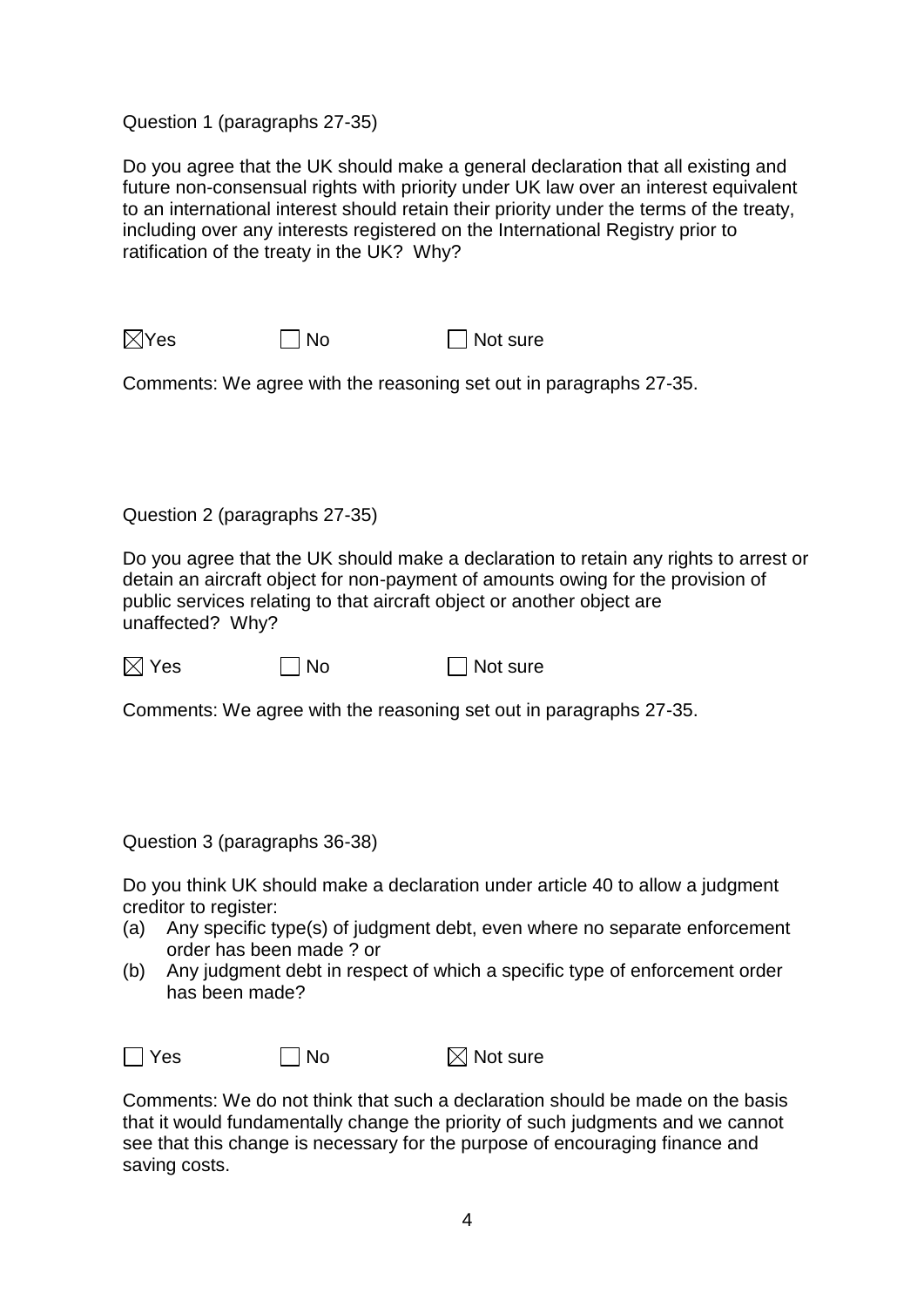### Question 4 (paragraphs 36-38)

If your answer is "yes" to either or both of the above questions, please list the types of judgment debt or the types of enforcement order that you think should give rise to the right of registration on the International Registry.

| $\Box$ Yes                       | <b>No</b> | Not sure                                                                                                                                         |
|----------------------------------|-----------|--------------------------------------------------------------------------------------------------------------------------------------------------|
| Comments: Not applicable.        |           |                                                                                                                                                  |
|                                  |           |                                                                                                                                                  |
|                                  |           |                                                                                                                                                  |
| Question 5 (paragraphs 39-41)    |           |                                                                                                                                                  |
| international transactions? Why? |           | Do you agree that the treaty should apply to internal transactions as well as                                                                    |
| $\boxtimes$ Yes                  | <b>No</b> | Not sure                                                                                                                                         |
|                                  |           | Comments: We agree with the reasoning set out in paragraphs 39-41.                                                                               |
|                                  |           |                                                                                                                                                  |
|                                  |           |                                                                                                                                                  |
| Question 6 (paragraphs 44-45)    |           |                                                                                                                                                  |
|                                  |           | Do you agree that a creditor should be able to grant a lease whilst the aircraft<br>object is situated in the UK in the event of a default. Why? |
| Yes                              | No        | $\boxtimes$ Not sure                                                                                                                             |
| lease in such circumstances.     |           | Comments: We cannot see any reason why a creditor should not be able to grant a                                                                  |
|                                  |           |                                                                                                                                                  |
|                                  |           |                                                                                                                                                  |

Question 7 (paragraphs 46-47)

Do you agree that the UK should continue to allow the use of extra-judicial remedies except where a moratorium is in place? Alternatively, what problems/issues do you envisage (if any) if there is no court involvement? Why?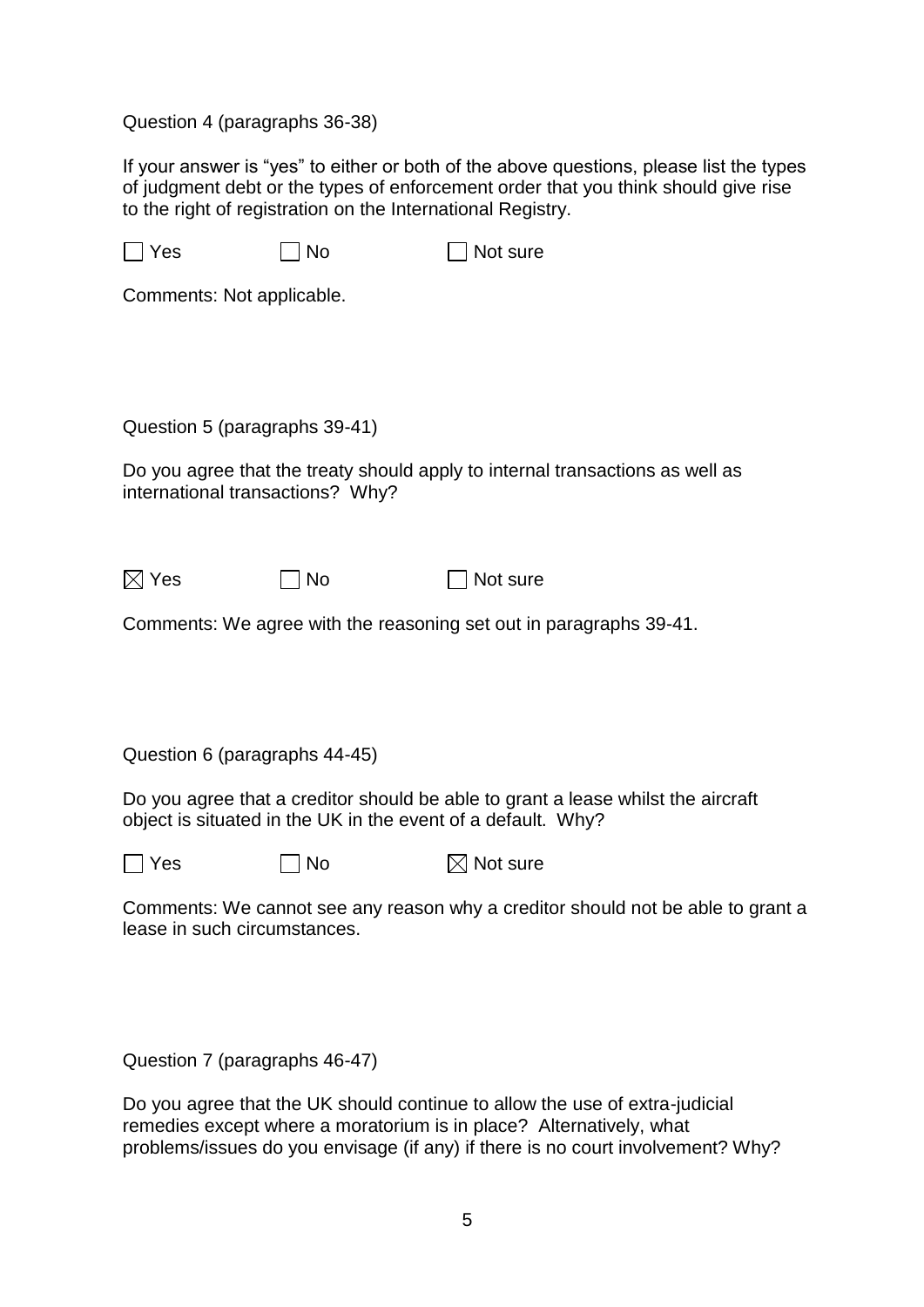| $\boxtimes$ Yes | $\Box$ No | $\Box$ Not sure |
|-----------------|-----------|-----------------|
|-----------------|-----------|-----------------|

Comments: We agree with the reasoning set out in paragraphs 46-47.

Question 8 (paragraphs 51-53)

Do you agree that pre-existing rights registered on the National Register of Aircraft Mortgages should retain their priority over subsequently registered interests on the International Registry? Why?

 $\Box$  Yes  $\Box$  No  $\boxtimes$  Not sure

Comments: We agree that re-registration should not be required for existing rights on the national register, and their priority ought to be maintained over subsequently registered interests on the international register. Any re-registration would be costly and administratively burdensome.

Question 9 (paragraphs 56-58)

Do you think that the UK should define the term *speedy* and if so how?

 $\Box$  Yes  $\Box$  No  $\boxtimes$  Not sure

Comments: Given the fact that a declaration is to be made under art 54(2) we do not consider a definition is necessary. In any event there is nothing to suggest that the existing court practice, needs any such time limit to be imposed as we understand that the English court already deals with such applications in a timely fashion.

Question 10 (paragraphs 59-76)

Should the UK adopt provisions in accordance with Alternative A or retain existing national insolvency law and why?

 $\Box$  Yes  $\boxtimes$  No  $\Box$  Not sure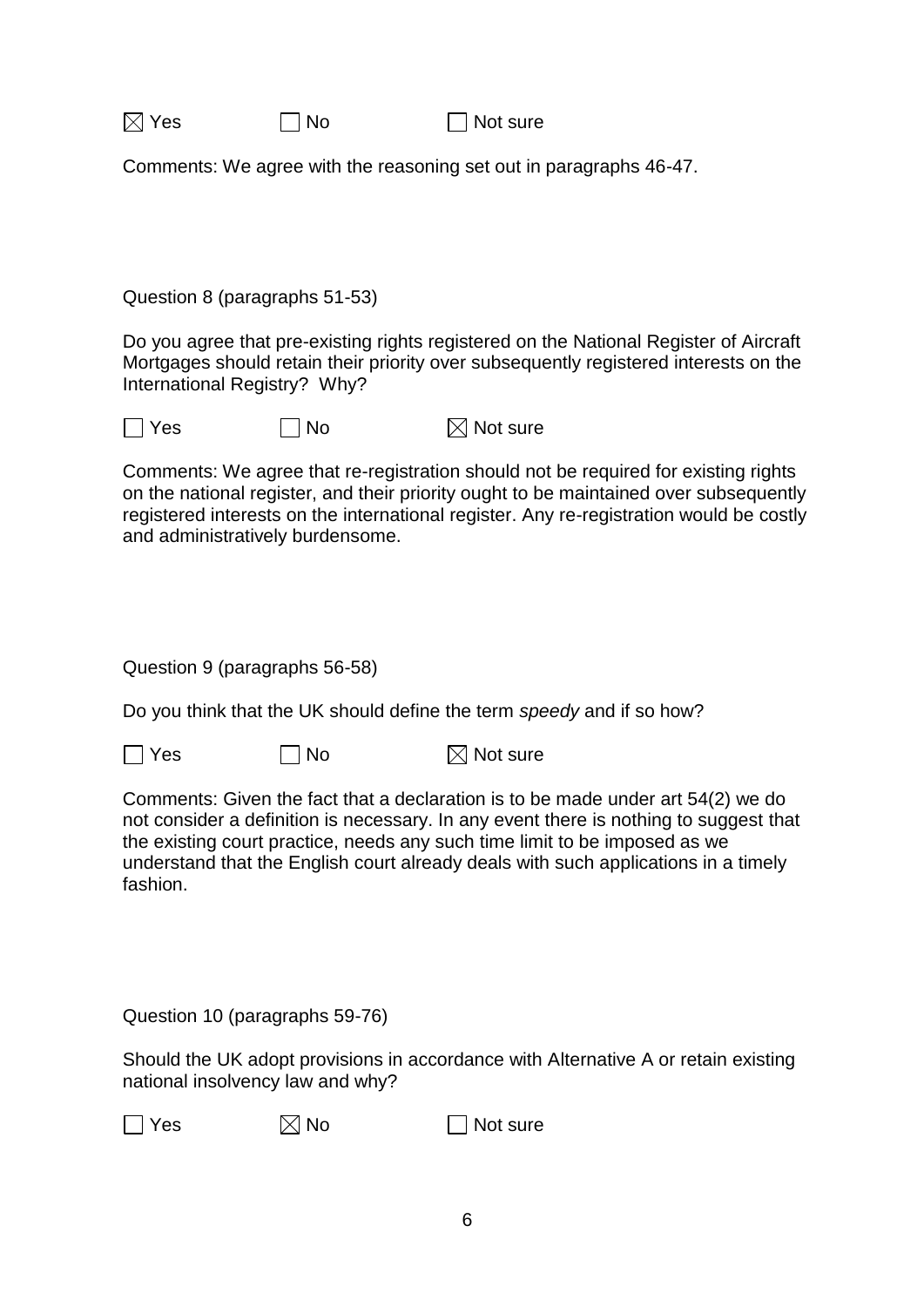Comments: Our view is that the existing national insolvency law should continue to apply and Alternative A should not be adopted. Our reasons are as follows:

a. UK insolvency law provides a robust regime for secured creditors and lessors of chattels and those with other propriety claims. Consequently, a clearly demonstrable benefit ought to be established before adopting changes which affect one aspect of a single industry and class of assets. We are not aware that there is evidence, or at least sufficient evidence, that makes out the case for change.

b. The role of capital markets in aircraft finance in the UK is relatively recent and we are aware of only a couple of instances. This has at least two significant consequences. First, there is necessarily a dearth of evidence as to what impact implementing Alternative A would have on the cost of aircraft finance in the UK. Second, the nascent role of capital markets in aircraft finance in the UK suggests that caution should be exercised before placing too much weight on the experience to date. For example, if the participants' prior experience is derived only from the US, it would not be surprising if those participants were strongly in favour of Alternative A, given that it is modelled on paragraph 1110 of the US Bankruptcy Code.

c. The existing legislation framework promotes business rescue either outside of a formal process (eg, in the form of a consensual restructuring or through the use of a scheme of arrangement (which is a composition procedure)) and in the formal context, primarily in the form of administration. An airline in financial difficulty which is unable to resolve its difficulties outside of an insolvency proceeding would ordinarily be expected to go into administration.

d. An administration imposes a moratorium for the duration of the process (usually 12 months unless extended) and applies to secured and proprietary claims. However, in practice most corporate rescues in the UK take place either outside the context of administration or if administration is used it is often as a tool to sell the business and assets on a "pre-packed" basis so as to avoid prolonged trading in administration.

e. The use of aircraft by a company in administration would give rise to a claim which would rank as an expense of the administration. Such expenses rank ahead of administrator's remuneration and are unlikely in practice to be incurred unless they can be readily paid. Consequently, a creditor's position should not become materially worse during the period of use. A creditor who believes that its position is being materially prejudiced by an administrator's refusal to return aircraft can seek relief from the court on an urgent basis. In most cases, such a hearing could take place well within 60 days. In practice the creditor and the administrator will agree the terms upon which the company can continue to use the aircraft during the administration or the administrator will return the aircraft. If an administrator was attempting to restructure or sell the business and to include the continued use of the aircraft in such proposal, they would need the consent of the creditor unless the creditor could be bound by a scheme of arrangement supported by a majority of creditors (seventy five percent in value and a majority in number participating in the relevant creditor meeting) in a similar position to the creditor or if the administrator is in a position where he can obtain an order overreaching the creditor's interest.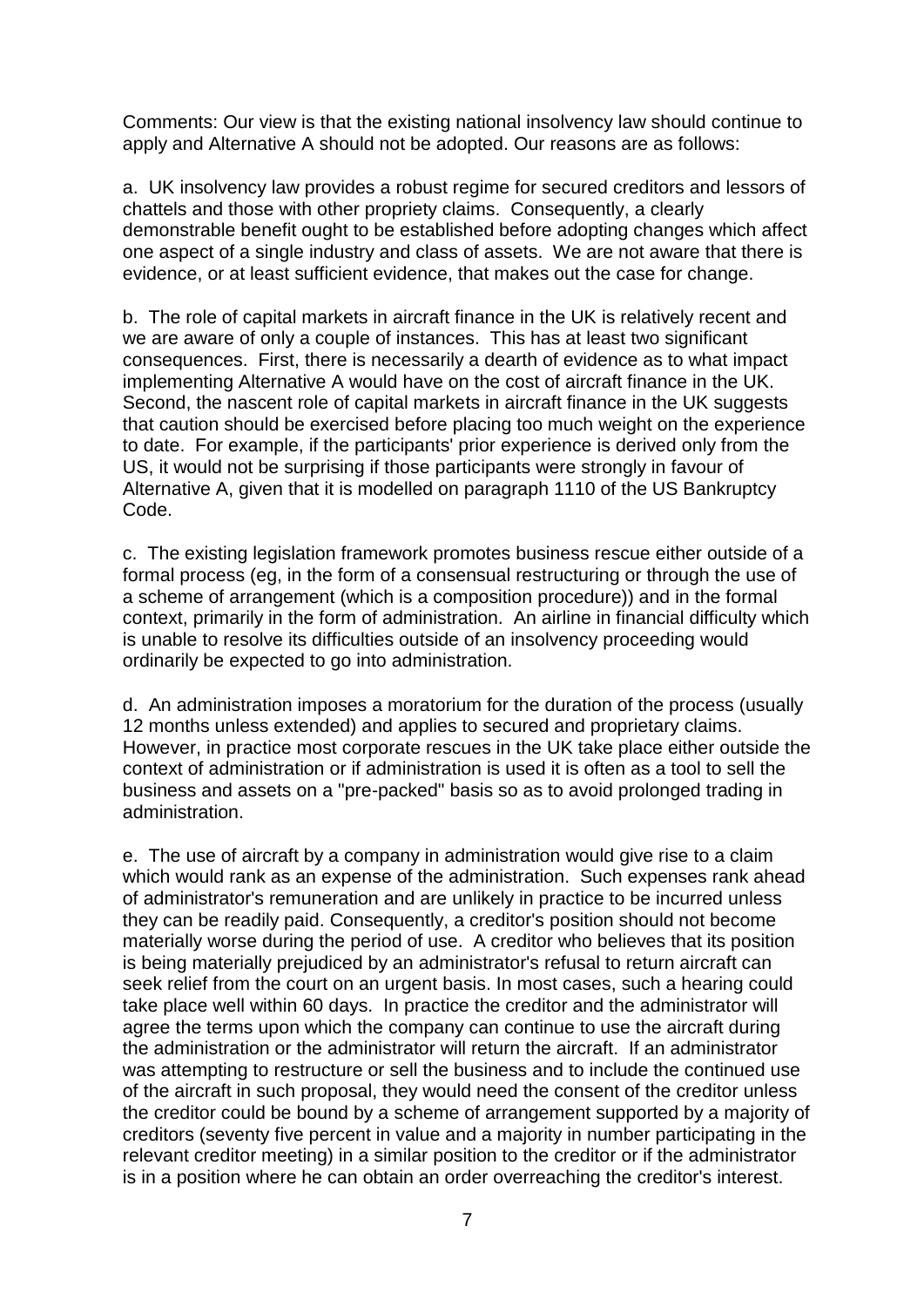f. Consideration should be given to the changes which would be required to existing national insolvency law in order to implement Alternative A. A debtor would be required to cure all defaults save for a default arising from the opening of insolvency proceedings and to perform all future obligations under the relevant transaction documents by the end of the specified waiting period. Taken literally, this would require, for example, any defaults arising from a debtor's insolvency (as distinct from the opening of insolvency proceedings), payment defaults and breaches of financial covenants to be cured by the expiry of the waiting period. If any event had occurred which caused the loan amount to be accelerated, then the full amount would have to be repaid. If a waiting period of 60 days were chosen, we do not consider that realistically a debtor could be expected to cure anything other than payment defaults which had occurred prior to the date of curing. The obligation imposed on the debtor to perform all future obligations also gives rise to issues about the role and status of the administrator who will be keen to exclude any personal liability for subsequent breach by the debtor. By reason of the above, effectively, it appears that the introduction of Alternative A would likely mean that a creditor would be entitled to possession of the aircraft after the waiting period, unless a new agreement were reached with the debtor.

g. We do, however, recognise that one argument in favour of Alternative A is the desirability of having the same regime apply internationally. This is a matter of policy and is distinct from the impact of any change within the UK.

Question 11 (paragraphs 59-76)

What impact do you think adopting Alternative A would have on the rescue of viable businesses in distress?

 $\Box$  Yes  $\Box$  No  $\Box$  Not sure

Comments: We consider that overall Alternative A would improve the negotiating position of the aircraft finance creditors but have a negative impact on the rescue culture. In particular, it would be unlikely that a rescue could be achievable within the waiting period. Consequently, the debtor would have to reach an accommodation with those creditors or hand back the aircraft. That is not to say that the aircraft finance creditors would in some circumstances (e.g. where there isn't a strong market demand for the aircraft) be unwilling to reach an agreement in view of the costs and delay which would arise if not withstanding those market conditions they have to sell or lease the recovered aircraft to a third party. However the difficulties relating to the administrators' obligations to cure any defects (as referred above) may mean that in practice often the opportunity to resolve by negotiation won't be a realistic option. Whilst, we understand that this dynamic has worked well in cases under Chapter 11 of the US Bankruptcy Code where a number of airlines have been successfully restructured, we would note that Alternative A only imports one aspect of the US Bankruptcy Code, and so the experience of Alternative A in other jurisdictions may be different.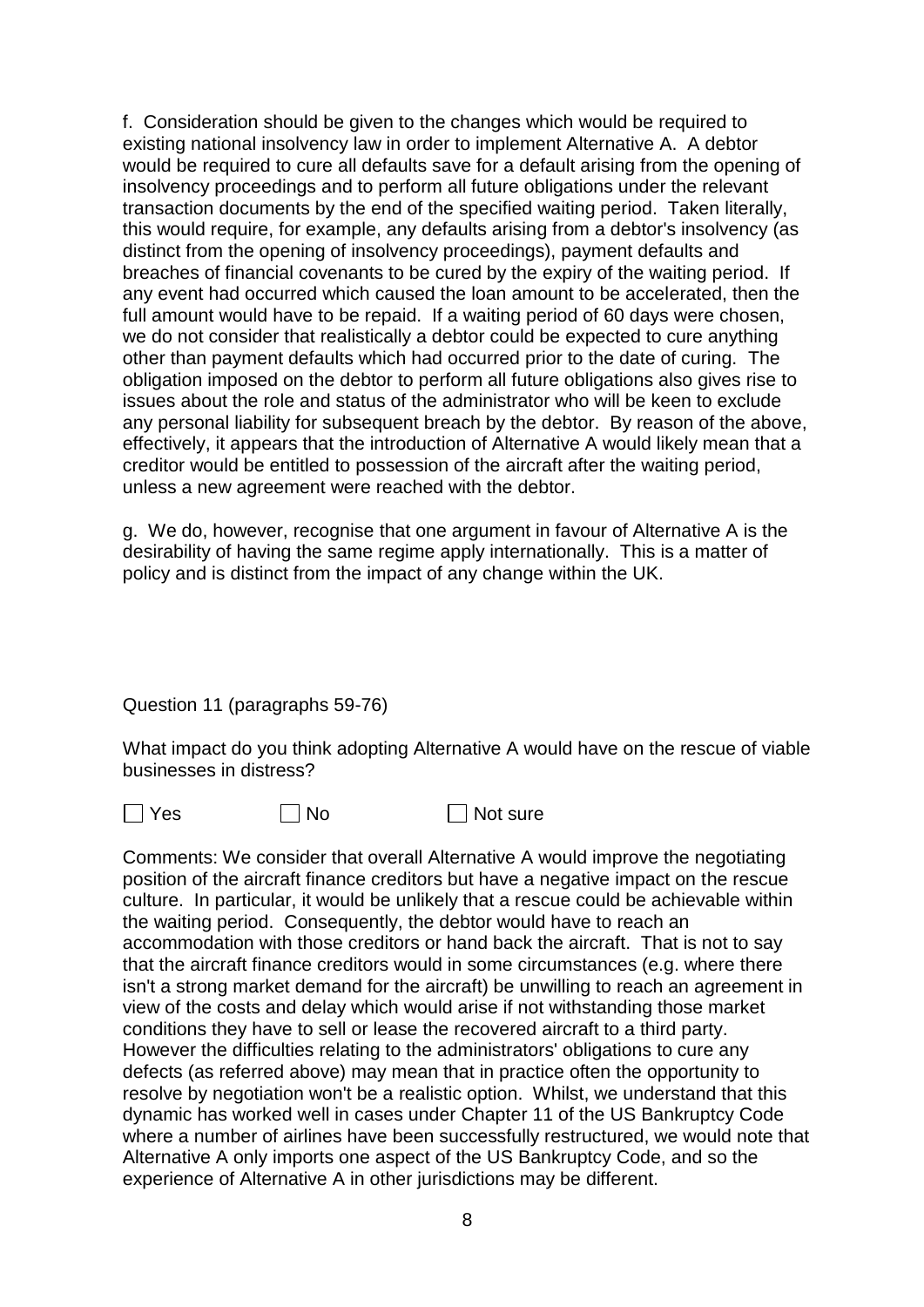Question 12 (paragraphs 59-76)

If you believe the UK should adopt provisions in accordance with Alternative A, what waiting period should the UK adopt?

 $\Box$  Yes  $\Box$  No  $\Box$  Not sure

Comments: Whilst we do not advocate the adoption of Alternative A, we consider that if it were to be adopted, the waiting period should be 60 days in order to be consistent with other jurisdictions.

Question 13 (paragraphs 59-76)

If the UK does adopt Alternative A, what level of discount to the cost of financing would likely be attributable specifically to this measure?

 $\Box$  Yes  $\Box$  No  $\boxtimes$  Not sure

Comments: We are unable to comment upon the likely level of discount to the cost of financing.

Question 14 (paragraphs 81-84)

Do you agree that the UK should allow debtors to provide creditors with an IDERA to enable a creditor to apply for the de-registration and export of an aircraft object in cases of default? Why?

 $\boxtimes$  Yes  $\Box$  No  $\Box$  Not sure

Comments: We can see the practical advantages in this.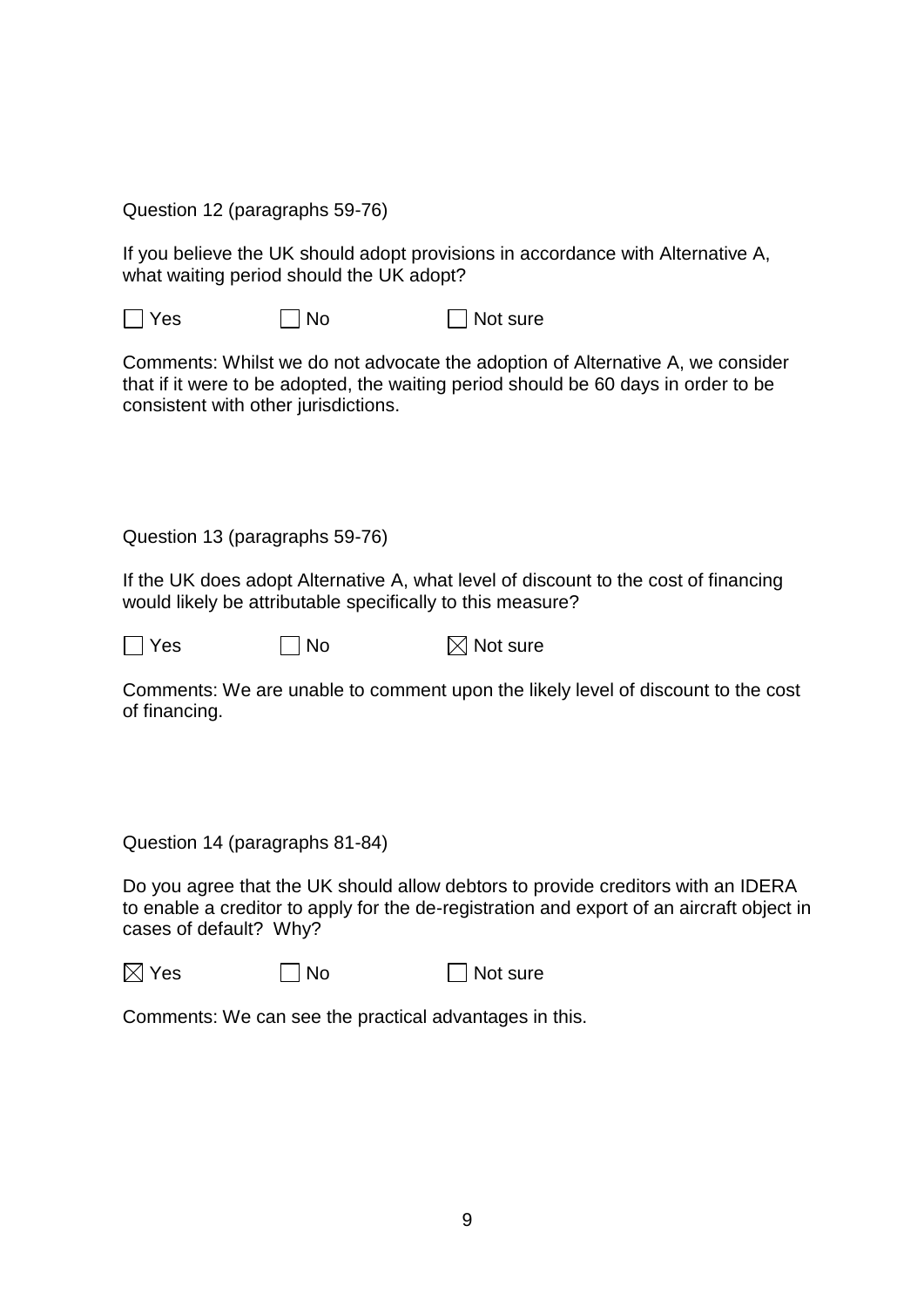Question 15 (paragraphs 85-87)

Do you agree that the UK should not designate any entry points for the passing of information on registration of international interests in helicopters and airframes to the International Registry? Why?

 $\boxtimes$  Yes  $\Box$  No  $\Box$  Not sure

Comments: We agree that the UK shouldn't designate entry points which would only add unnecessary costs and administration.

Question 16 (paragraphs 90-97)

Considering your answers to the other questions in this consultation, do you believe the UK should make declarations in line with the Aviation Sector Understanding? Why?

 $\Box$  Yes  $\boxtimes$  No  $\Box$  Not sure

Comments: We are not convinced that such declarations would necessarily mean a discount, which remains at the discretion of the credit support agencies**.**

Question 17 (paragraph 98)

Do you agree with the Government's estimate of a one-off familiarisation cost to business of £5,000 to understand the provisions of the treaty and the declarations made by the UK? Why?

 $\Box$  Yes  $\boxtimes$  No  $\Box$  Not sure

Comments: This seems low, but we are not in a position to comment.

Question 18 (paragraph 99)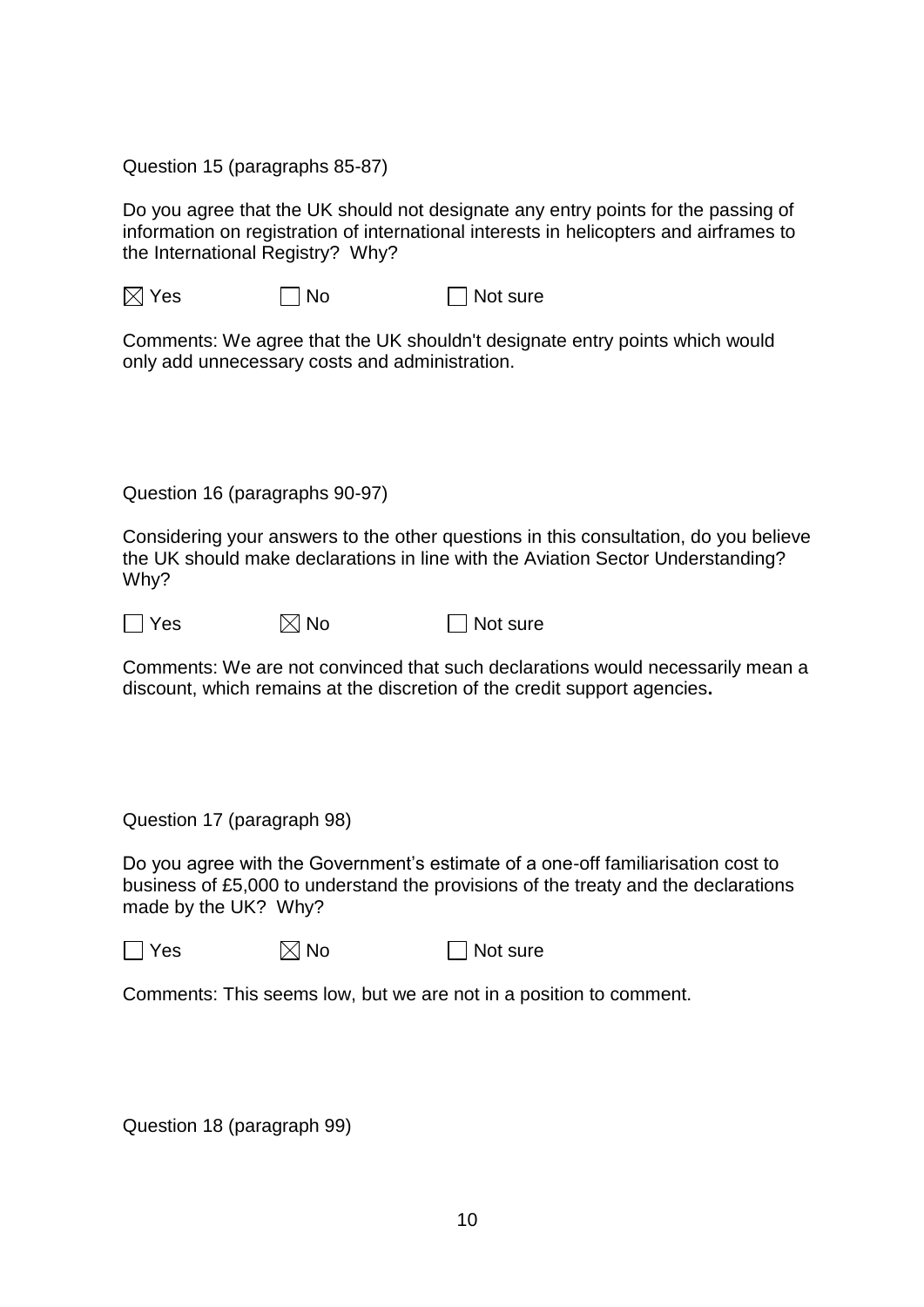In your view, would any of the proposals in this document have an adverse impact on any community or group within a community? Why?

 $\Box$  Yes  $\Box$  No  $\boxtimes$  Not sure

Comments: See our responses to questions 10 and 11 above – the proposals could have an adverse effect on the rescue culture and as a consequence unsecured creditor may lose out.

## **Do you have any other comments that might aid the consultation process as a whole?**

Please use this space for any general comments that you may have, comments on the layout of this consultation would also be welcomed.

Thank you for your views on this consultation.

Thank you for taking the time to let us have your views. We do not intend to acknowledge receipt of individual responses unless you tick the box below.

Please acknowledge this reply  $\boxtimes$ 

At BIS we carry out our research on many different topics and consultations. As your views are valuable to us, would it be okay if we were to contact you again from time to time either for research or to send through consultation documents?

 $\boxtimes$  Yes  $\Box$  No